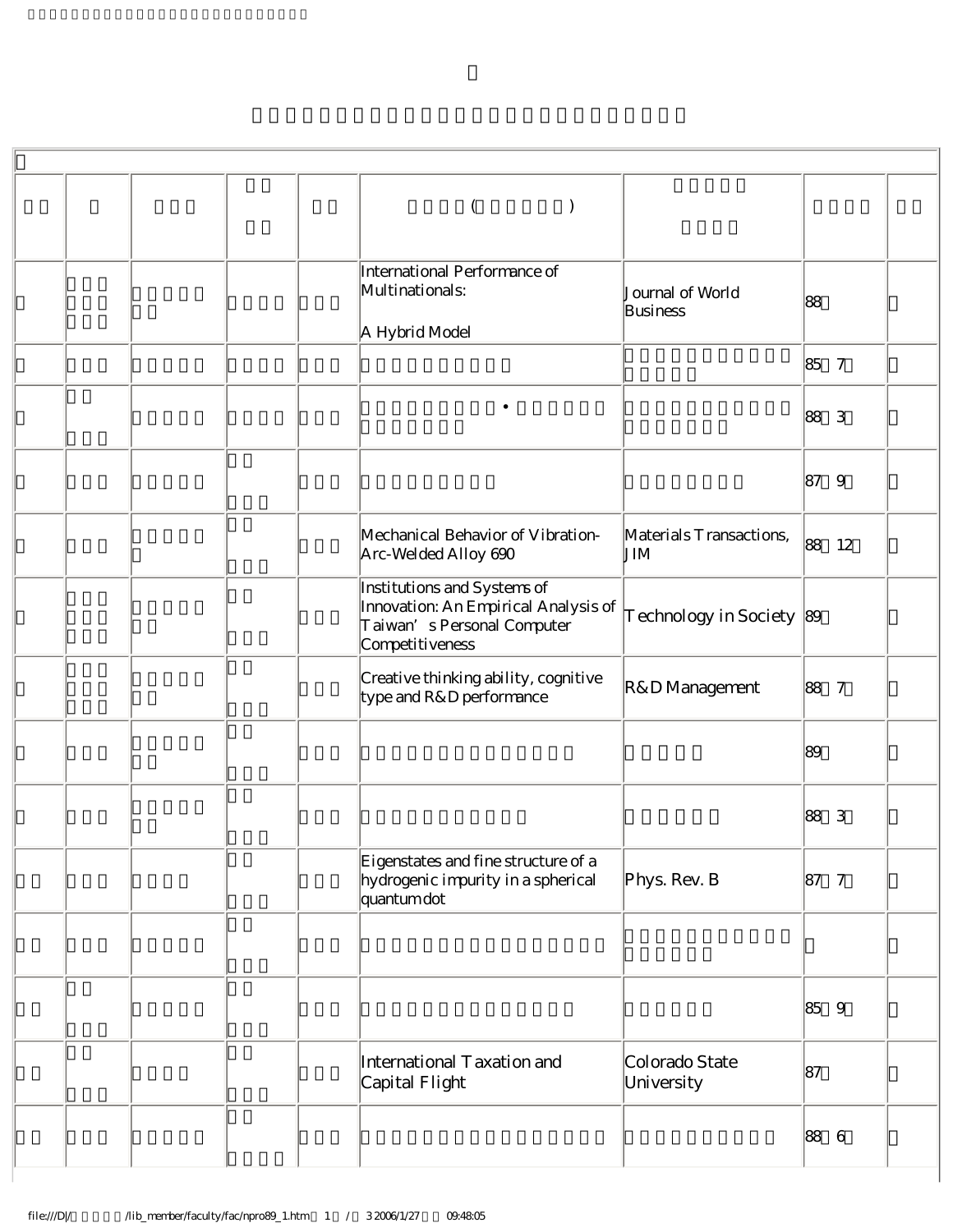|  | Physiologische und<br>pharmakologische Untersuchungen<br>der Lichteingänge im circadianen<br>Tag der Alge Gonyaulax polyedra (                                                                                                                                                                      | Dissertationsverlag<br>NG Kopierladen GmbH.<br>Munich. Germany | 86   |
|--|-----------------------------------------------------------------------------------------------------------------------------------------------------------------------------------------------------------------------------------------------------------------------------------------------------|----------------------------------------------------------------|------|
|  | Toward map-based cloning of fruit<br>shape QTLs: a major QTL setting<br>the pattern of carpel shape well<br>before anthesis; genetic<br>characterization and molecular<br>mapping, high-resolution genetic and<br>physical mapping of a major locus<br>controlling pear-shaped fruit in<br>tomato ( | Cornell University                                             | 87   |
|  | Development and application of a<br>Linked Global Trade-detailed U.S.<br>Agricultural Sector Analysis<br>System (                                                                                                                                                                                   | Texas A&M University                                           | 88   |
|  | Intraspecific variation in aspen<br>chemistry: effects on trophic<br>interactions. (                                                                                                                                                                                                                | University of<br>Wisconsin-Madison                             | 86   |
|  |                                                                                                                                                                                                                                                                                                     |                                                                | 86   |
|  | The Relationship between Learning<br>Style and Attitude toward Distance<br>Education among Older Adult<br>Learners at National Open<br>University in Taiwan                                                                                                                                         | The Pennsylvania State<br>University                           | 88   |
|  | Development and Realization of A<br>Single-mode Optical Fiber Ferrule<br>Mold Insert with T welve Channels(                                                                                                                                                                                         | Louisiana Tech<br>University                                   | 87   |
|  | Fatigue Crack Initiation and<br>Multiplication of Unnotched<br>Titanium Matrix Composites (<br>(TMC)                                                                                                                                                                                                |                                                                | 87   |
|  | The effect of chloroformon<br>mitochondrial energy transduction.                                                                                                                                                                                                                                    |                                                                | 85   |
|  | Further Evidence on the Integration<br>of REIT, Bond and Stock Returns                                                                                                                                                                                                                              | Journal of Real Estate<br>Finance and Economics                | 89   |
|  | Intraday Effects of Foreign<br>Exchange Intervention by the Bank<br>of Japan                                                                                                                                                                                                                        | Journal of International<br>Money and Finance                  | 87   |
|  |                                                                                                                                                                                                                                                                                                     |                                                                | 88 4 |